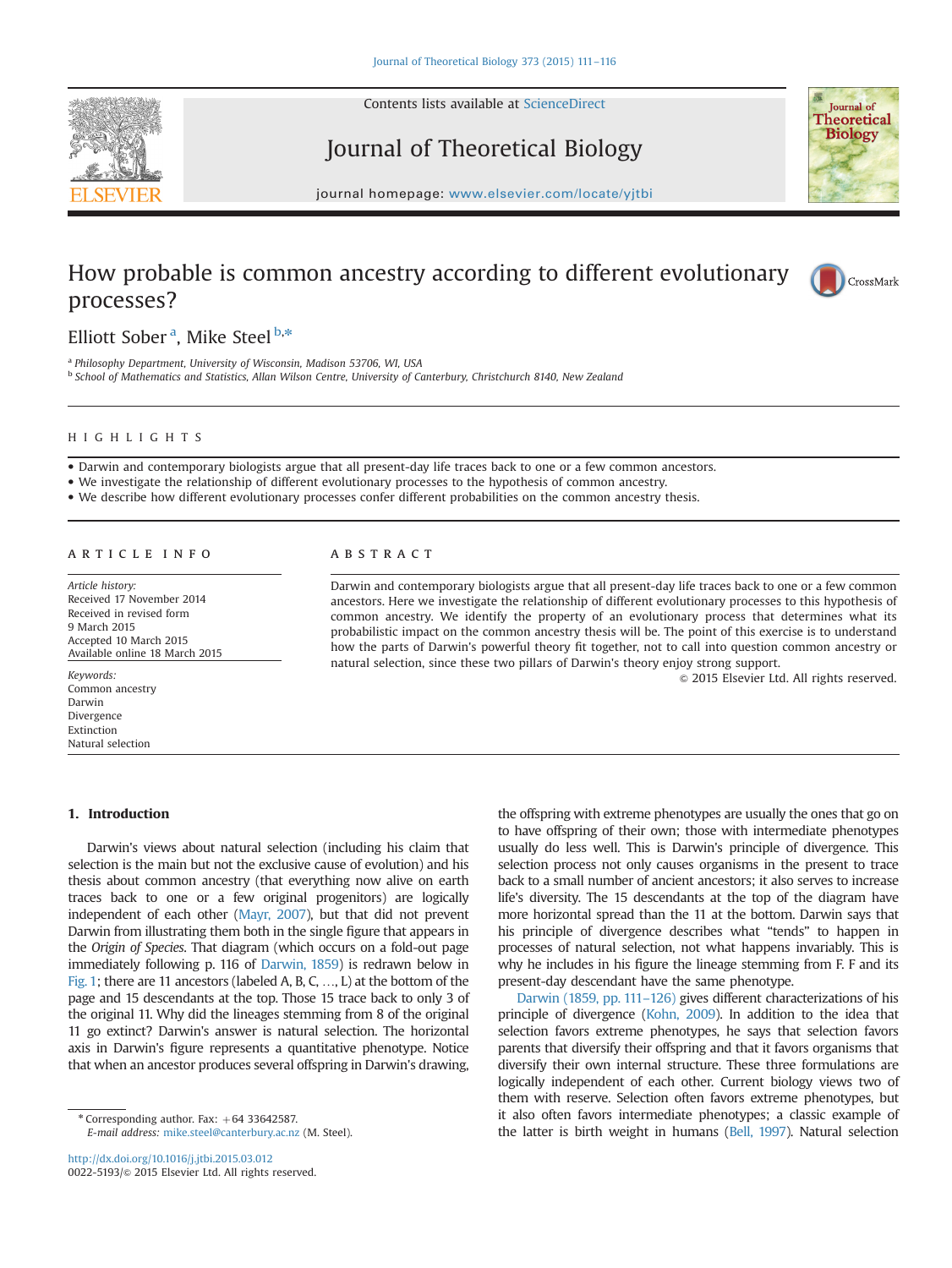<span id="page-1-0"></span>

Fig. 1. The only illustration in Darwin's Origin represents both common ancestry and the principle of divergence.

sometimes is disruptive and sometimes it is stabilizing; there is no a priori reason to think that one is common and the other rare. A similar reservation can be lodged against the idea that selection favors organisms that exhibit greater internal diversity. Selection sometimes promotes increased division of labor (specialization of parts), but often it does not. [Darwin \(1859, p. 148\)](#page-5-0) notes in his discussion of parasites that selection sometimes favors simplification; parasites often lose structures that were present in their free-living ancestors. The idea in Darwin's trifecta that corresponds most closely to current biology is his suggestion that parents that diversify their offspring will be favored over parents that do not. This idea is alive and well in discussions of the evolution of sexual reproduction [\(Burt, 2000](#page-5-0)); organisms that reproduce sexually will do better than organisms that reproduce asexually when the environment is sufficiently unpredictable.

The question we will investigate here—how different evolutionary processes (including different forms of natural selection) confer probabilities on the thesis of common ancestry–is distinct from the question of which observations lend strong support to natural selection and which do so for common ancestry. Darwin addresses this last question in the following passage from the Origin:

… adaptive characters, although of the utmost importance to the welfare of the being, are almost valueless to the systematist. For animals belonging to two most distinct lines of descent, may readily become adapted to similar conditions, and thus assume a close external resemblance; but such resemblances will not reveal– will rather tend to conceal their blood-relationship to their proper lines of descent ([Darwin, 1859, p. 427](#page-5-0)).

Darwin's idea is that adaptive similarities provide scant evidence for common ancestry, whereas similarities that are neutral or deleterious provide evidence that is more weighty. As noted by [Sober and Steel \(2014\),](#page-5-0) a simple likelihood comparison supports Darwin's claim about adaptive similarities under a rather general model of evolution. Supposing two extant taxa A and B share a trait x, let us consider the likelihood ratio  $LR<sub>CA/SA</sub>$  of the following two hypotheses:

- (CA) Taxa A and B have a most recent common ancestor that existed  $t$ units of time in the past, trait  $x$  was present in this ancestor with some probability p, and the trait's evolution down each of the two lineages leading from that ancestor to A and to B followed continuous-time stochastic processes.
- $(SA)$  Taxa A and B do not trace back to a common ancestor, state  $x$ was independently present in these two taxa with probability  $p$  at  $t$  time units in the past, and the trait's subsequent evolution down these two lineages to the present followed continuous-time stochastic processes.

Sober and Steel point out that if  $t$  is small, then:

$$
LR_{CA/SA} = \frac{Pr(A, B \text{ share trait } x | CA)}{Pr(A, B \text{ share trait } x | SA)} \approx p/p^2 = 1/p.
$$

If an adaptive trait has a higher value for  $p$  than a neutral trait does, and if a neutral trait has a higher value for  $p$  than a deleterious trait possesses, then the value of  $LR<sub>CA/SA</sub>$  is higher for neutral and deleterious traits than it is for traits that are adaptive, thus vindicating Darwin's statement about adaptive similarities. This argument has two limitations: it requires  $t$  to be small and it considers only two taxa. While the value of  $LR<sub>CA/SA</sub>$  is not the main subject of the present paper, we expand on the  $1/p$  argument by providing an exact expression for the likelihood ratio for two taxa when the evolving trait has two states; we also provide a bound on the ratio that applies for any number of taxa when the underlying continuous-time stochastic process is a stationary Markov process. Proofs for both are given in the Appendix.

**Proposition 1.** For the evolution of a trait under a stationary continuous-time Markov process on two states:

$$
\text{LR}_{\text{CA/SA}} = 1 + \left(\frac{1}{p} - 1\right)e^{-2r \cdot t},
$$

where r is a rate parameter associated with the model. Moreover, if n present taxa have their most recent common ancestor at t time units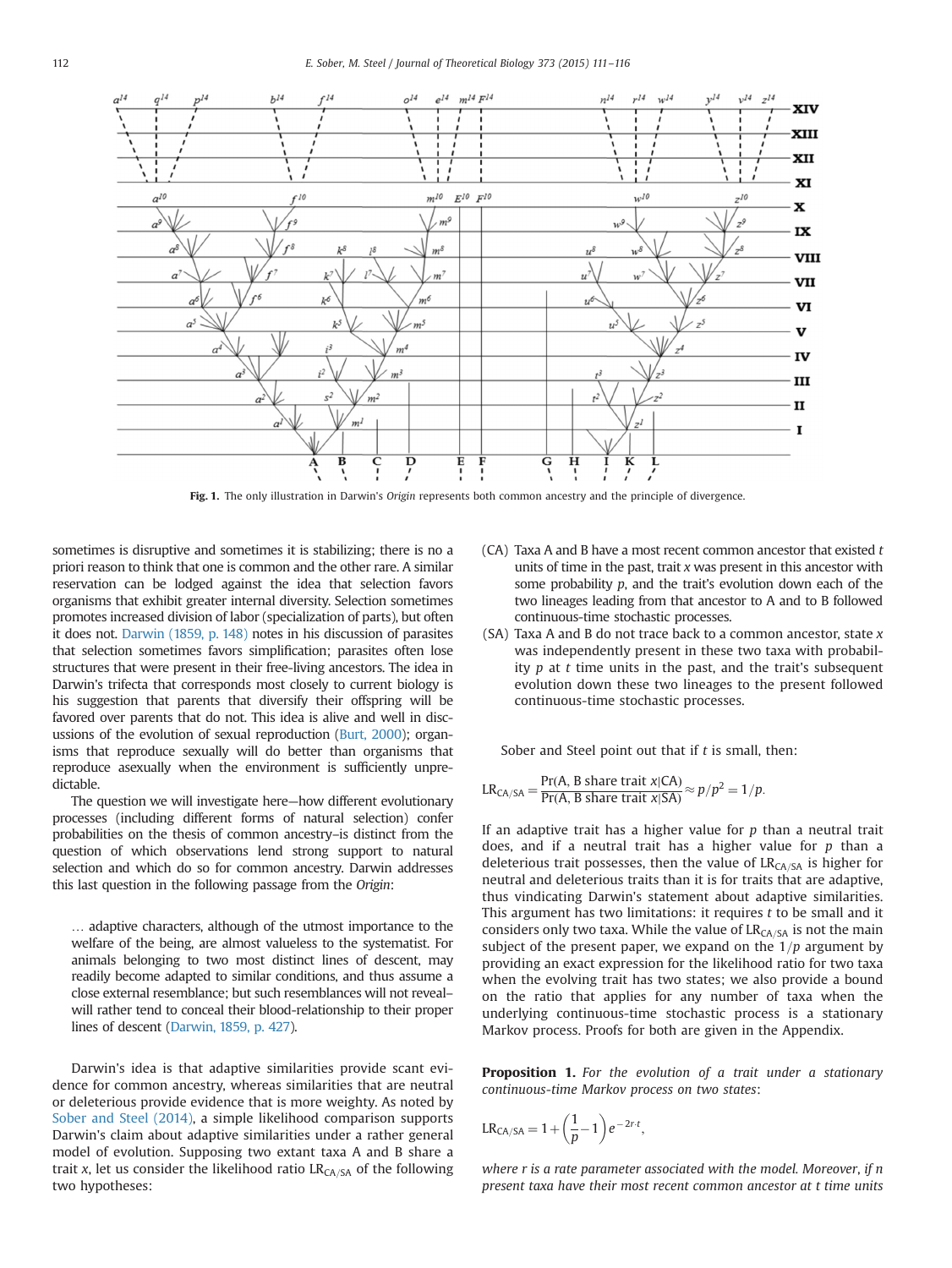in the past, then:

$$
\text{LR}_{\text{CA/SA}} \geq 1 + \left(\frac{1}{p^{n-1}} - 1\right) e^{-nr \cdot t}.
$$

Notice that the right-hand side of the equality and the right-hand side of the inequality both increase as  $p$  is made small.

#### 2. Natural selection and common ancestry

In his discussion of the principle of divergence, Darwin describes how natural selection operates, and argues that it will have the result that all present-day organisms trace back to one or a few original progenitors. We will represent this conclusion about common ancestry by saying that *i* has a small value in  $CA_i$ .  $CA_1$  means that all current life traces back to a single common ancestor,  $CA<sub>2</sub>$  says that all life traces back to two common ancestors (but to no fewer), and so on. We do not doubt that selection, as Darwin conceives it, can have the result that  $i$  is small in  $CA_i$ . Our question is whether the operation of natural selection makes it probable that i is small in  $CA_i$  and whether nonselective processes are able to do the same.

The epistemological problem that we will investigate here is the circumstances in which

For *i* small,  $Pr(CA_i|M_1) > Pr(CA_i|M_2)$ .

where  $M_1$  and  $M_2$  are reasonably specific models of the evolutionary process. Here are the models we want to consider:

- Natural selection favoring extreme phenotypes<br>• Natural selection favoring intermediate phenot
- Natural selection favoring intermediate phenotypes<br>• Natural selection that improves the average fitn
- Natural selection that improves the average fitness of the organisms in a population
- Drift without natural selection

In addition to determining whether  $i$  being small in  $CA_i$  is more probable under some of these models than under others, we also want to see if some of these models make it very probable that i is small in  $CA_i$ .

In all of these models, we assume that life on earth began with some unknown number  $(n)$  of start-ups. These need not have arisen simultaneously. Present-day life traces back to i of these start-ups and no fewer, where  $0 < i \leq n$ . For each model, the probability that a startup has at least one descendant alive today may depend on the characteristics (type) of that start-up; we suppose each start-up is of a type chosen according to fixed (unknown) probability distribution. We let  $s(M)$  denote the resulting probability that a start-up in model M will have at least one descendant alive now (technical details are provided in the Appendix). Between the start-ups and the present, there can be branching, as shown in Darwin's diagram, and there also can be reticulation (wherein branches join). Our results do not depend on how frequently branching and reticulation occur in the descendants stemming from a given start-up.

Each of the models we will consider says that start-ups occur independently of each other, and whether a given start-up has a descendant that is alive now is independent of whether any other start-up does. This means that each model's chance that exactly  $i = 0, 1, ..., n$  of the *n* start-ups has at least one descendant alive now is a binomial probability with parameters  $n$  and  $s(M)$ . However, the simple binomial formula fails to condition on the event E that at least one of these start-ups has at least one descendant alive now (i.e., that there is life on earth now). To take account of E, we need to divide each binomial probability by  $Pr(E|M) = 1 - (1 - s(M))^n$  and we need to restrict the range of  $i$  to values from 1 to  $n$  (i.e., excluding 0).

The likelihood ratio we want to consider for a pair of models  $M_1$ and  $M_2$  therefore takes the following form:

$$
LR = \frac{Pr(CA_i|M_1 \& E)}{Pr(CA_i|M_2 \& E)}.
$$

For  $j = 1, 2$ , the numerator and the denominator of LR each take the form:

$$
Pr(CA_i|M_j \& E) = \frac{Pr(CA_i \& E|M_j)}{Pr(E|M_j)} = \frac{Pr(CA_i|M_j)}{Pr(E|M_j)},
$$

where the first equality is simply a formal identity of probability theory and the second equality holds for  $i>0$  since CA<sub>i</sub> entails E. This leads to the following expression for the likelihood ratio:

$$
LR = \left[\frac{s(M_1)}{s(M_2)}\right]^i \left[\frac{1 - s(M_1)}{1 - s(M_2)}\right]^{n-i} \left[\frac{1 - (1 - s(M_2))^{n}}{1 - (1 - s(M_1))^{n}}\right].
$$

Whether this likelihood ratio is greater than or less that unity depends on the values of  $s(M_1)$  and  $s(M_2)$  and on whether *i* is much smaller than *n*. Notice that  $LR = 1$  when  $n = 1$ , for any (non-zero) values of  $s(M_1)$  and  $s(M_2)$ , since CA<sub>1</sub> occurs with probability 1 under both models. Thus we consider only the case where  $n>1$  in the following result, the proof of which is given in Appendix A:

**Proposition 2.** Suppose  $n>1$ . (i) If  $i/n \leq s(M_1) < s(M_2)$  then LR  $>1$ . (ii) If  $s(M_1) < s(M_2) \leq (i-1)/(n-1)$  then LR < 1. (iii) If  $s(M_1) \neq s(M_2)$ , and neither probability is 0 or 1, then as i increases, LR goes from being on one side of 1 to the other exactly once.

Notice that Proposition 2(i) implies that, for strong common ancestry  $(i=1)$ , likelihood favors the model that has the lower s-value when for each model at least one start-up is expected to survive to the present (i.e.,  $n \cdot s(M_1) \geq 1$  and  $n \cdot s(M_2) \geq 1$ ). Part (ii) of Proposition 2 implies that when all *n* start-ups survive (i.e.,  $i=n$ ), the model with the higher s-value will have the higher likelihood. All three parts of Proposition 2 are illustrated in Fig. 2. In this example,  $n=100$  startups,  $s(M_1) = 0.01$ , and  $s(M_2) = 0.05$ .

Darwin says in the 5th edition of the Origin that his thesis that i is small in  $CA_i$  does not depend on how much bigger *n* is than *i*:

No doubt it is possible … that at the first commencement of life many different forms were evolved; but if so, we may conclude that only a few have left modified descendants [\(Darwin and](#page-5-0) [Peckham, 1959, p. 753\)](#page-5-0).

This is true as far as the meaning of the thesis of common ancestry is concerned. However, Proposition 2 shows that the relation of i to n does affect which of two process models makes a small value for  $i$  in CA<sub>i</sub> more probable.

Which properties of a model determine its value for  $s(M)$ ? To answer this question, we divide the time between the  $n$  start-ups



Fig. 2. Graphs of  $Pr(CA_i | M_1 \& E)$  and  $Pr(CA_i | M_2 \& E)$  as functions of  $i = 1, 2, ...,$  where  $n=100$ ,  $s(M_1)=0.01$  and  $s(M_2)=0.05$ .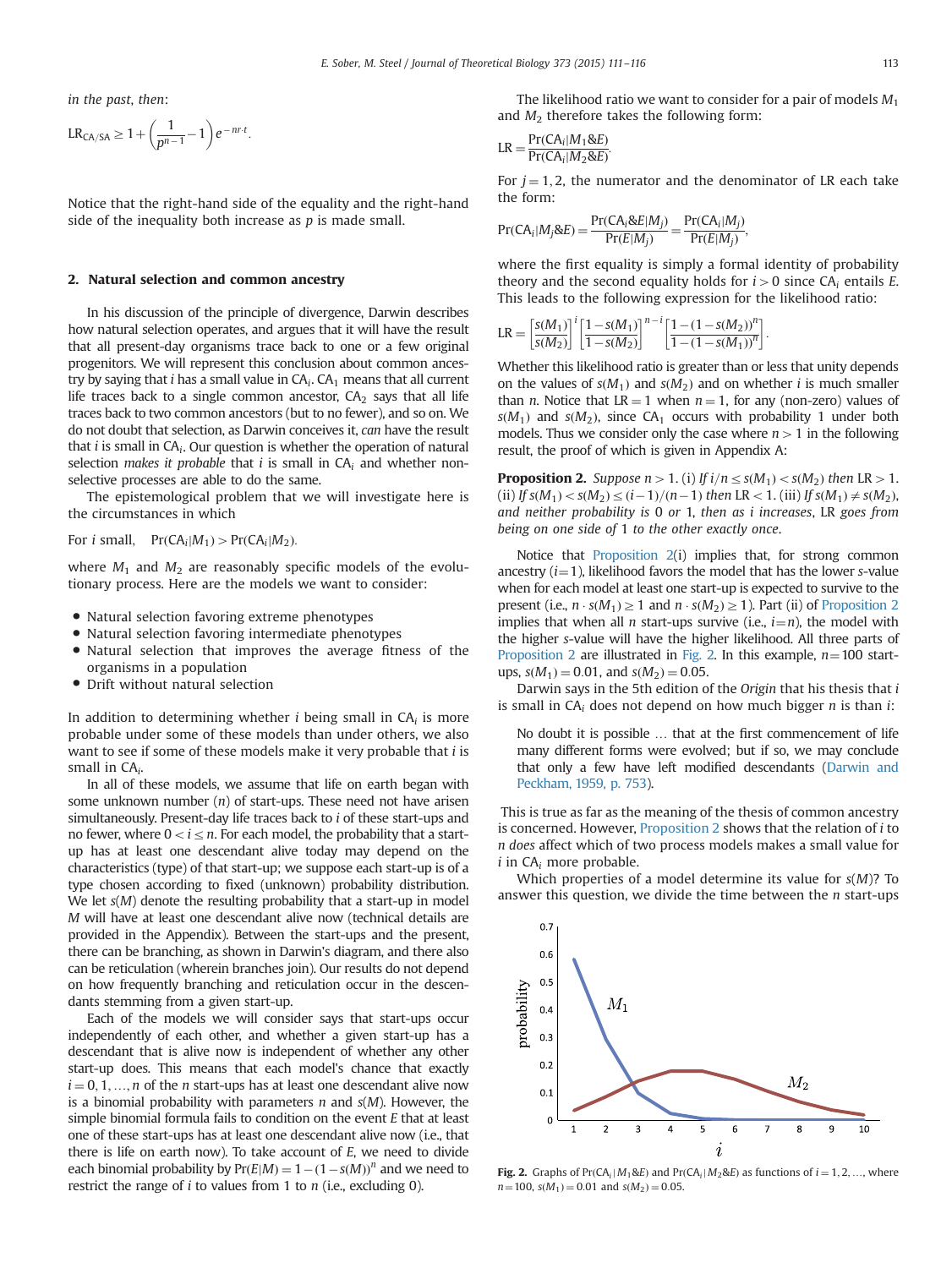and the present into generations, with the start-ups occurring in generation 0 and the present descendants being in generation T. Let  $f_g$  be the average fitness of the individuals that are alive in generation  $g$  ( $g = 0,...,T-1$ ). We assume a discrete branching process in which each individual has an independent Poissondistributed number of surviving offspring in the next generation; it is left open whether the fitnesses of individuals (i.e., their expected numbers of offspring) within each generation vary. Appendix B provides a proof of the following result:

**Proposition 3.** A model's value for  $s(M)$  is fully determined by the sequence  $f_0, f_1, f_2, ..., f_{T-1}$ , and  $s(M)$  does not further depend on how the individual fitness values vary within any generation. Moreover, increasing any of these f-values (singly or in combination) increases the value of  $s(M)$ .

In saying here that "variance is irrelevant", we mean both variation among the descendants at any given time and variation within the descendants at any given time (if those descendants are themselves populations). The same point holds for variation among descendants at different times.

Proposition 3 has the following consequences:

- A selection model  $M_1$  and a drift model  $M_2$  can have the same value for  $s(M)$ , in which case  $Pr(CA_i|M_1\&E) = Pr(CA_i|M_2\&E)$ , for each  $i>0$ .
- $\bullet$  Two selection models  $M_3$  (where selection favors extreme phenotypes) and  $M_4$  (where selection favors intermediate phenotypes) can have the same value for  $s(M)$ , in which case  $Pr(CA_i|M_3\&E) = Pr(CA_i|M_4\&E)$ , for each  $i>0$ .

Notice that we say "can", not "must." There is nothing intrinsic to the distinction between selection and drift, nor to the distinction between selection for extreme phenotypes and selection for intermediate phenotypes, that makes a difference to the probability that  $i$  is small in  $CA_i$ .

Another model that is worth considering is suggested by the following passage from the Origin:

If under a nearly similar climate, the eocene inhabitants of one quarter of the world were put into competition with the existing inhabitants of the same or some other quarter, the eocene fauna or flora would certainly be beaten and exterminated; as would a secondary fauna by an eocene, and a palæozoic fauna by a secondary fauna. I do not doubt that this process of improvement has affected in a marked and sensible manner the organization of the more recent and victorious forms of life, in comparison with the ancient and beaten forms; but I can see no way of testing this sort of progress ([Darwin,](#page-5-0) [1859, p. 337](#page-5-0)).

Here Darwin is saying that selection improves fitness. This has the following consequence:

If  $M_2$  is a drift model in which  $f_0 = f_1 = f_2 = \cdots = f_{T-1}$  and  $M_5$ says that selection improves fitness with the result that  $f_0 < f_1 < f_2 < \cdots < f_{T-1}$ , then  $s(M_2) < s(M_5)$ , provided that both models start with the same value for  $f_0$ .

Selection when it improves fitness can do a worse job of getting i to be small in  $CA_i$  than drift does.

Two more alternatives to natural selection are worth mentioning, since Darwin thought about them both. The first is the doctrine of special creation. If a benevolent deity separately created numerous kinds of organism, and if this God would not destroy what he had created, *i* would not be small in  $CA_i$ . The second is Lamarck's theory of evolution, according to which the major kinds of organism now

alive trace back to separate start-ups.<sup>1</sup> Natural selection (as Darwin understood it) would be evidence that  $i$  is small in  $CA_i$  if these alternatives were the only games in town.

In summary, the models that confer the highest probability on  $CA<sub>i</sub>$  when *i* is small are ones in which the probability of the survival of a start-up to the present (i.e.  $s(M)$ ) lies close to the proportion of start-ups that survive; thus if there were a large number of start-ups, this favors models in which  $s(M)$  is small. The impact of selection on  $s(M)$  depends on its type – selection that tends to increase fitness between generations can lead to larger values of s(M) than drift; however other types of selection (favoring extreme or intermediate phenotypes) can lead to the same  $s(M)$  value, and this value could even be shared by a drift model.

In our analysis, we have assumed that whether a given start-up has descendants alive now is independent of whether other start-ups have extant descendants. This assumption is, at best, only approximately true. On the one hand, the success of one start-up may make other start-ups less viable, due to predation or competition. On the other hand, interactions between the lineages stemming from separate start-ups can be symbiotic, as in the emergence of hybrid lineages via events such as endosymbiosis in early life [\(Margulis, 1970](#page-5-0)). The assumption of independence ignores the intricacies of these events and interactions (the details of which would be difficult to estimate) by providing a simple null model that allows tractable calculations and avoids introducing numerous additional parameters. The conclusions drawn here generalize only to the extent that the survival of distinct start-ups can be viewed as "approximately" independent.

The relationship of Darwin's hypothesis that  $i$  is small in  $CA_i$  to his hypothesis that natural selection has been an important cause of trait evolution is multi-faceted. First, there is Mayr's point that the two are logically independent. Second there is Darwin's point that there can be strong evidence for common ancestry even if selection never caused a trait to evolve. Third, there is the point that common ancestry entails evolution, and Darwin's theory would be woefully incomplete unless it provided a mechanism that can cause traits to evolve [\(Darwin, 1859, p.](#page-5-0) [3](#page-5-0)). Fourth, there is the use that Darwin makes of the thesis of common ancestry to test hypotheses about natural selection. To figure out which traits natural selection will cause a species to have, one needs to know the traits that were present in the ancestors of that species. Without a time machine, the way to get a grip on the ancestral state of the lineage is to look at the target species's collateral relatives [\(Darwin, 1859, p.](#page-5-0) [187](#page-5-0)). It is the fact of common ancestry that allows Darwin to use the observed characteristics of extant species to make inferences about ancestors [\(Sober, 2011\)](#page-5-0).

In this paper we have added to these points by describing two connections between common ancestry and natural selection in Darwin's theory. First, we have shown that there are forms of natural selection that make it highly probable that  $i$  is small in  $CA_i$ . When natural selection is conceived of in this way, we have an important harmony between these two parts of Darwin's theory: natural selection reinforces the thesis of common ancestry. However, Darwin describes other types of natural selection and these fail to make it highly probable that  $i$  is small in  $CA_i$ . In addition, nonselective processes can make it highly probable that  $i$  is small in  $CA_i$ . Thus, the case for common ancestry does not depend on natural selection's being the main cause of trait evolution, but certain forms of natural selection make common ancestry highly probable.

 $^{\rm 1}$  For discussion of the nontheistic theories that preceded Darwin's, see [Rupke](#page-5-0) [\(2005\).](#page-5-0)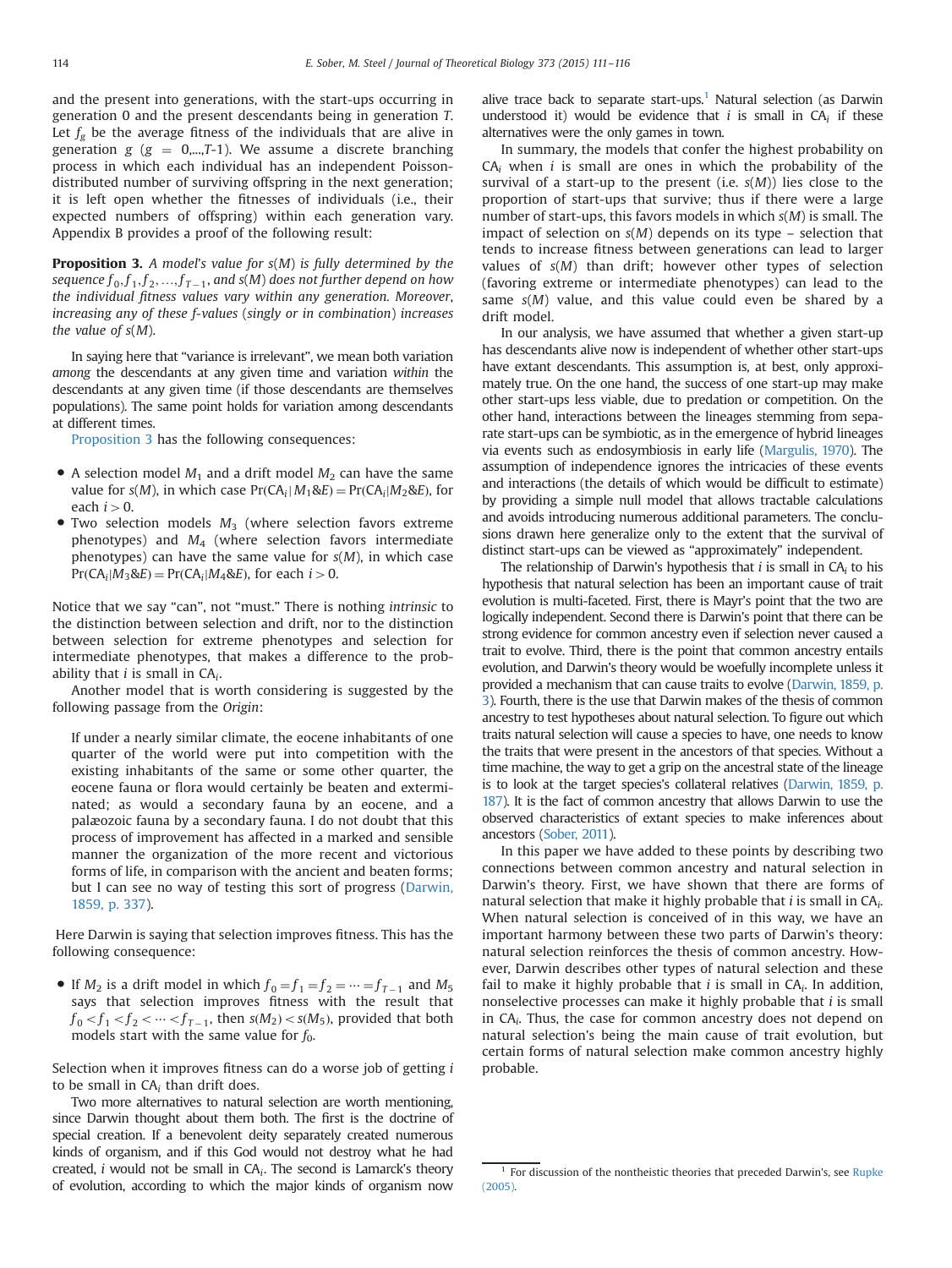#### <span id="page-4-0"></span>Acknowledgments

We thank David Baum for helpful discussion and Emi Okayasu for redrawing Darwin's figure and for useful comments. We also thank an anonymous reviewer for helpful comments. ES thanks the William F. Vilas Trust and MS thanks the Allan Wilson Centre for funding support.

#### Appendix A. Proofs of Propositions 1–3

### A.1. Proof of Proposition 1

By Proposition 8.5.2 of [Semple and Steel \(2003\),](#page-5-0)

 $Pr(A, B \text{ share trait } x | CA) = p[p + (1-p)e^{-\mu}]^2 + (1-p)[p(1-e^{-\mu})]^2,$  $(1)$ 

where  $\mu = r \cdot t$ , and where r is the substitution rate divided by  $1-p^2-(1-p)^2=2p(1-p)$ . The first term on the right of (1) handles the case where the state x was present in the appettor handles the case where the state x was present in the ancestor of A and B, while the second term accounts for the possibility that  $x$  was absent in this ancestor; the squaring present in both these terms recognizes that the two lineages leading from this ancestor A and B are conditionally independent, given the ancestral state. Straightforward algebra applied to  $(1)$  now shows that

$$
Pr(A, B \text{ share trait } x | CA) = p^2 + (1 - p)pe^{-2\mu}.
$$
 (2)

Since the model is stationary, Pr(A, B share trait  $x|SA$ ) =  $p^2$ , so by dividing (2) by  $p^2$  and substituting  $\mu = r \cdot t$ , we arrive at the equation  $LR_{CA/SA} = 1 + ((1-p)/p)e^{-2rt}$ , as claimed.<br>For the second part of Proposition 1.

For the second part of [Proposition 1,](#page-1-0) not only do we allow more taxa (and an arbitrary tree topology) but we also provide a result that generalizes the 2-state non-symmetric model to the 'equal input model' on any number of states (for details, see [Semple and](#page-5-0) [Steel, 2003](#page-5-0)). For our calculations we exploit an equivalent description of this model sometimes referred to as 'Fortuin–Kasteleyn' type of random cluster model (see Section 2.1 of [Matsen et al.,](#page-5-0) [2008\)](#page-5-0). Let  $C = 1, 2, \dots n$  be the number of components of the partition of the set of leaves of  $T$  induced by an independent Poisson process that acts with intensity  $r$  along the edges of the tree (the partition regards two leaves as being in the same component if the path between them does not cross an edge on which the Poisson event has occurred). Here  $r$  is the substitution rate, divided by 1 minus the sum of the squares of the stationary probabilities of the states. Then if  $\psi_x$  denote the probability that, under the equal input model, all  $n$  leaves of  $T$  are all in state  $x$ , and if  $p$  denotes the stationary probability of  $x$ , the random cluster description allows us to write  $\psi_x$  as follows:

$$
\psi_x = \mathbb{E}[p^C] = \sum_{i=1}^n Pr(C=i)p^i.
$$
\n(3)

Notice that from Eq.  $(3)$ , we have

$$
\psi_x \ge p \cdot \Pr(C = 1) + p^n \cdot \Pr(C > 1).
$$

Now,  $Pr(C = 1) = e^{-rL}$ , where L is the sum of the branch lengths of T, Consequently, we have

$$
\psi_x \ge p e^{-rt} + p^n (1 - e^{-rt}) = p^n + p(1 - p^{n-1}) e^{-rt}.
$$
\n(4)

Moreover, if the most recent common ancestor of the leaves of T is at time t in the past then  $L \le nt$  (and with equality precisely if T were a star tree). It thus follows from  $(4)$  that

$$
\psi_x \ge p^n + p(1 - p^{n-1})e^{-nr \cdot t}.
$$

Dividing this by  $p^n$  (the probability of the same event under (SA)), we obtain the lower bound on  $LR<sub>CA/SA</sub>$  given in [Proposition 1.](#page-1-0) Notice that this bound is exact when  $n=2$ .

#### A.2. Proof of Proposition 2

In the models we compare, the  $n$  start-up organisms may be of different types, with type  $A_i$  having probability  $a_i$  of occurrence as a start-up, and a probability  $s_i$  of having at least one surviving descendant at the present. The values  $a_i$  and  $s_i$  may depend on the model of evolution, so we let  $s(M) = \sum_{j=1}^{n} a_j s_j$ . Note that we have  $\sum_{j=1}^{n} a_j s_j$ . have  $\sum_{j=1}^{n} a_j = 1$  and that  $s(M)$  is the probability that a randomly selected start up (campled according to the s frequencies) has selected start-up (sampled according to the  $a_i$  frequencies) has survivors at the present. Suppose that each of the n start-ups arose independently (with the probabilities described), and the lineages generated by different start-ups survive to the present (or not) independently of each other. In this case,  $Pr(CA_i|M)$  is the binomial probability of obtaining exactly  $i$  successes in  $n$  trials, where the probability of success on each trial is s(M).

By the independence assumptions above,

$$
Pr(CA_i|M\&E) = {n \choose i} s(M)^i (1 - s(M))^{n-i} / (1 - (1 - s(M))^{n}).
$$

Therefore, we obtain the stated expression for the likelihood namely:

$$
LR = \frac{x^{i}(1-x)^{n-i}(1-(1-y)^{n})}{y^{i}(1-y)^{n-i}(1-(1-x)^{n})},
$$
\n(5)

where  $x = s(M_1), y = s(M_2)$ . Routine differential calculus shows that the (real-valued) function  $\phi(t) = t/(1 - t)^{m-j}$  satisfies the (real-valued) function  $\phi(t) = t^j (1-t)^{m-j}$  satisfies

$$
\frac{d\phi}{dt} \le 0 \text{ for } t \ge j/m \text{ and } \frac{d\phi}{dt} \ge 0 \text{ for } t \le j/m. \tag{6}
$$

For Part (i), since  $0 \le x < y$  then  $1 - (1 - y)^n > 1 - (1 - x)^n$ , and so,

$$
x^{i}(1-x)^{n-i}(1-(1-y)^{n}) > x^{i}(1-x)^{n-i}(1-(1-x)^{n}).
$$
\n(7)

Now, applying (6) with  $j=i$  and  $m=n$  gives

$$
x^{i}(1-x)^{n-i} \ge y^{i}(1-y)^{n-i},
$$
\n(8)

since  $i/n \le x < y$ . Combining (7) and (8) gives

$$
x^{i}(1-x)^{n-i}(1-(1-y)^{n}) > y^{i}(1-y)^{n-i}(1-(1-x)^{n})
$$

and so, by  $(5)$ , LR  $> 1$ , as claimed.

For Part (ii), notice that the identity  $1-a^n = (1-a)(1+a+a^2 + b^2)$  $\cdots + a^{n-1}$ ) applied to  $a = (1-x)$  and  $a = (1-y)$  gives

$$
1 - (1 - x)^n = x(1 + (1 - x) + (1 - x)^2 + \dots + (1 - x)^{n-1}),
$$

and

$$
1 - (1 - y)^n = y(1 + (1 - y) + (1 - y)^2 + \dots + (1 - y)^{n - 1}).
$$
  
Thus, since  $0 \le x < y$ , and so  $(1 - x) > (1 - y) \ge 0$ , we obtain

$$
\frac{x}{1 - (1 - x)^n} = \frac{1}{\sum_{j=0}^{n-1} (1 - x)^j} < \frac{1}{\sum_{j=0}^{n-1} (1 - y)^j} = \frac{y}{1 - (1 - y)^n}.
$$
(9)

Moreover, applying (6) with  $j = i-1$ ,  $m = n-1$  gives<br> $x^{i-1}(1-x)^{n-i} < y^{i-1}(1-y)^{n-i}$ 

$$
x^{i-1}(1-x)^{n-i} \le y^{i-1}(1-y)^{n-i},\tag{10}
$$

since  $x < y \leq (i-1)/(n-1)$ . Multiplying the left-hand sides of (9) and (10), and applying these two inequalities gives

$$
\frac{x^{i}(1-x)^{n-i}}{1-(1-x)^{n}} < \frac{y^{i}(1-y)^{n-i}}{1-(1-y)^{n}}
$$

and so, by  $(5)$ , LR  $< 1$ , as claimed.

For Part (iii), notice that the likelihood ratio can be written as

$$
LR = Ae^{ai},\tag{11}
$$

where

$$
A = \left(\frac{1 - s(M_1)}{1 - s(M_2)}\right)^n \cdot \frac{1 - (1 - s(M_2))^n}{1 - (1 - s(M_1))^n}
$$